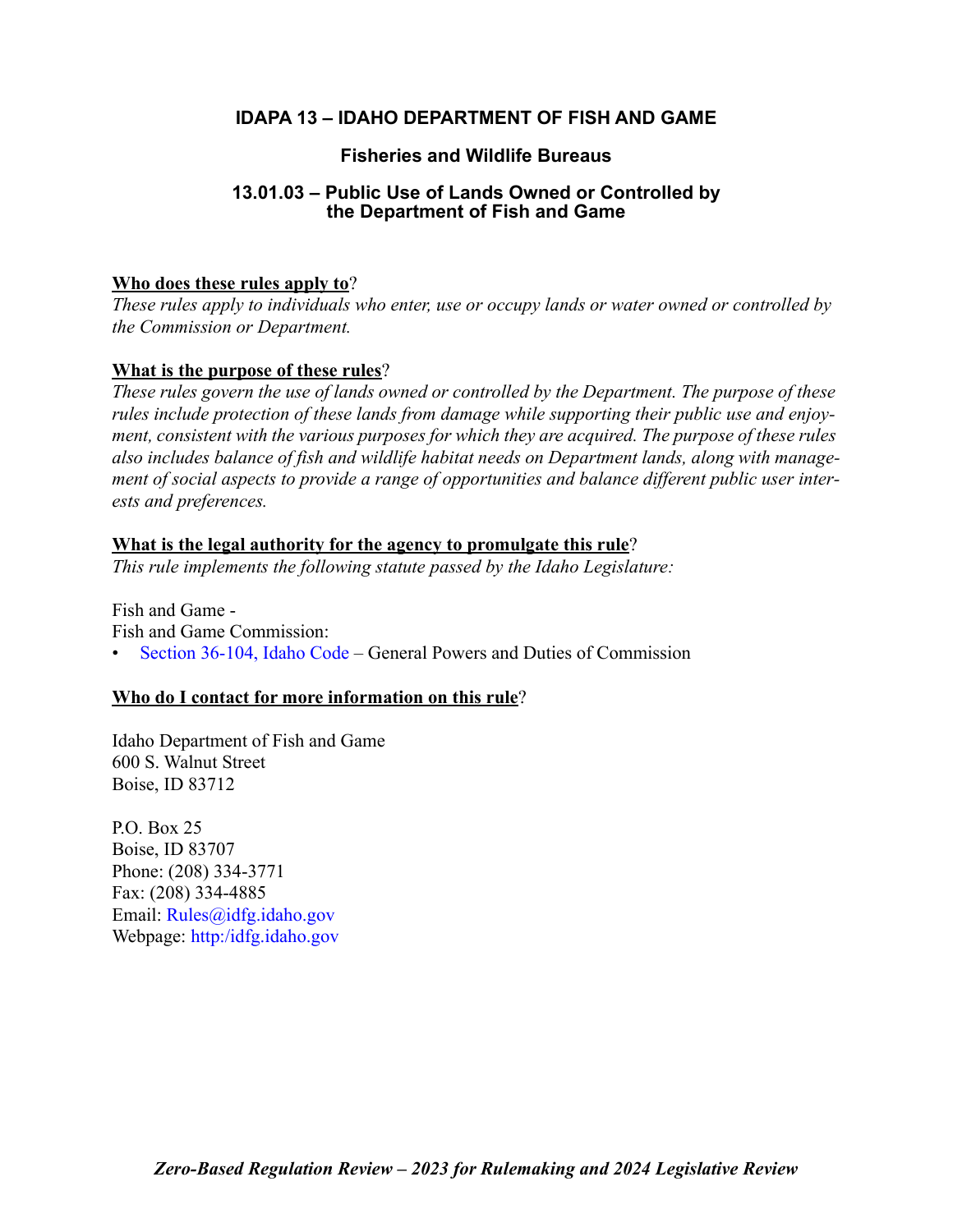# **Table of Contents**

# 13.01.03 - Public Use of Lands Owned or Controlled by the<br>Department of Fish and Game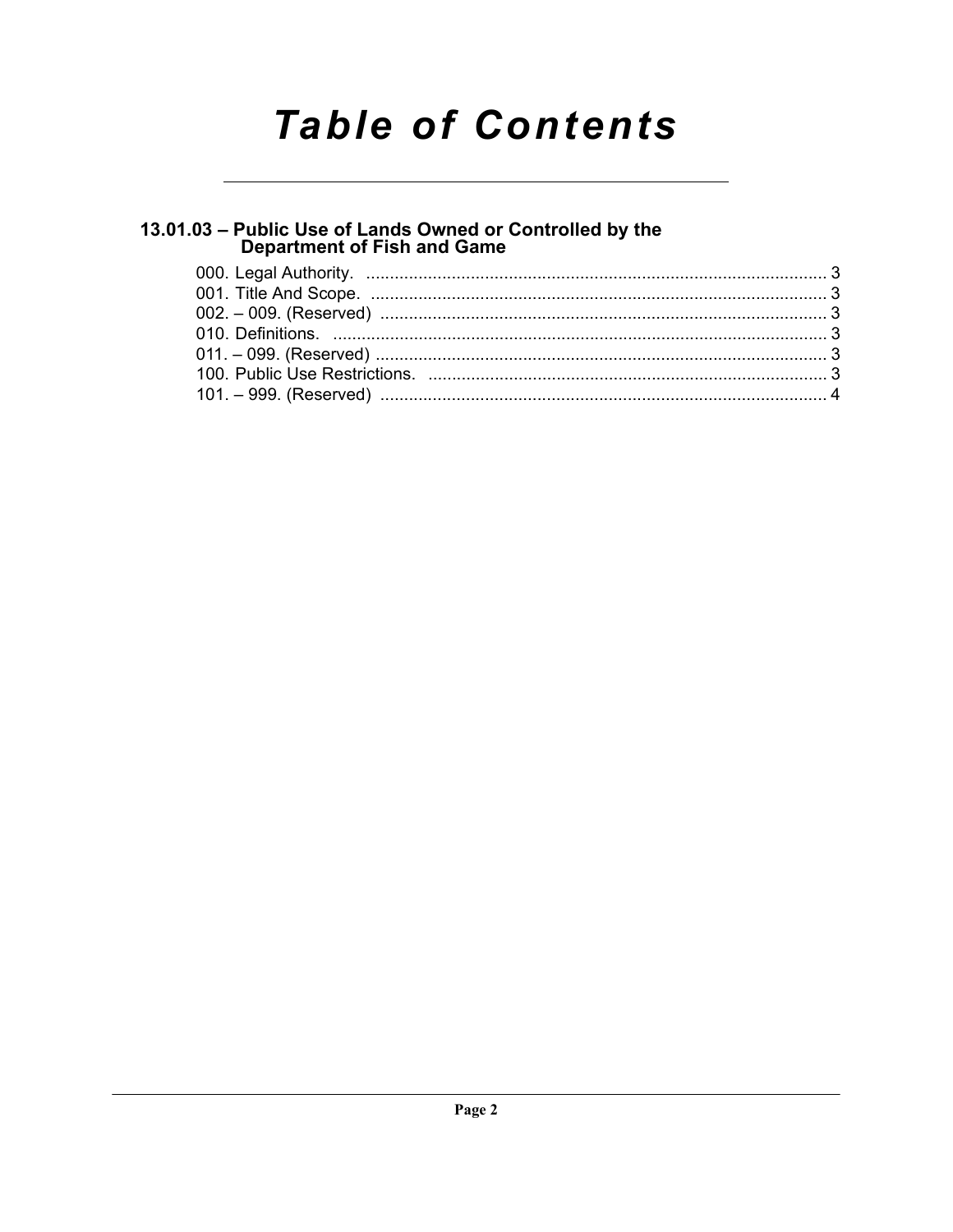#### **13.01.03 – PUBLIC USE OF LANDS OWNED OR CONTROLLED BY THE DEPARTMENT OF FISH AND GAME**

### <span id="page-2-1"></span><span id="page-2-0"></span>**000. LEGAL AUTHORITY.**

Section 36-104(b), Idaho Code, authorizes the Commission to adopt rules concerning the use of lands owned or controlled by the Department. (3-31-22)

#### <span id="page-2-2"></span>**001. TITLE AND SCOPE.**

The title of this chapter for citation is IDAPA 13.01.03 "Public Use of Lands Owned or Controlled by the Department of Fish and Game." These rules govern use of lands owned or controlled by the Department. (3-31-22) of Fish and Game." These rules govern use of lands owned or controlled by the Department.

#### <span id="page-2-3"></span>**002. – 009. (RESERVED)**

#### <span id="page-2-4"></span>**010. DEFINITIONS.**

**01. Aircraft**. Any vehicle capable of use for transportation on or in the air and any unmanned aircraft system. (3-31-22)

**02. Commercial Use**. Any use or activity related to a business venture or for which a fee is charged, or in which the primary purpose is the sale or barter of goods or services, regardless of whether the use or activity is intended to produce a profit. (3-31-22)

**03. Lands Owned or Controlled by the Department**. Real property, owned or controlled by the Commission or Department, managed for public recreation or for the protection, maintenance, and enhancement of  $fish$  and wildlife.  $(3-31-22)$ 

**04. Designated Roads and Trails**. All roads and trails posted as open or designated as open on Department public use maps.

**05. Safety Zone**. A posted area established for the safety and protection of persons, equipment, structures, or livestock and where shooting within, across, or into the area is not permitted. (3-31-22)

**06. Unattended**. As it pertains to decoys, the absence of any person within one hundred (100) yards from any decoy for a period of more than one-half  $(1/2)$  hour. (3-31-22)

**07. Watercraft**. Any vessel capable of use for transportation on or in the water. (3-31-22)

#### <span id="page-2-5"></span>**011. – 099. (RESERVED)**

#### <span id="page-2-6"></span>**100. PUBLIC USE RESTRICTIONS.**

**01. Activities Not Allowed Without Authorization**. Unless specifically authorized by the sion, Director, Regional Supervisor, or designee, no person may: (3-31-22) Commission, Director, Regional Supervisor, or designee, no person may:

**a.** Enter, use, or occupy lands or water when said lands are posted against such entry, use, or occupancy. (3-31-22) occupancy.  $(3-31-22)$ 

**b.** Camp or park a vehicle or trailer in any area posted against such use, or to leave unattended a camp, vehicle, or trailer for more than forty-eight (48) hours, or to camp or park a vehicle or trailer for more than ten (10) days during any thirty (30) day period on any one (1) Wildlife Management Area (WMA) or one (1) access site separate from a WMA.  $(3-31-22)$ 

**c.** Operate any motorized vehicle, including over-snow use, except on designated roads and trails. (3-31-22)

**d.** Use watercraft on any waters posted against such use. (3-31-22)

**e.** Use any form of fireworks or explosives. (3-31-22)

**f.** Permit any dog or other domestic animal to run at large when not present to control or care for it, or to permit any dog to be off leash when posted against such use. (3-31-22)

**g.** Conduct a dog field trial of any type, except a dog field trial or dog training using artificially